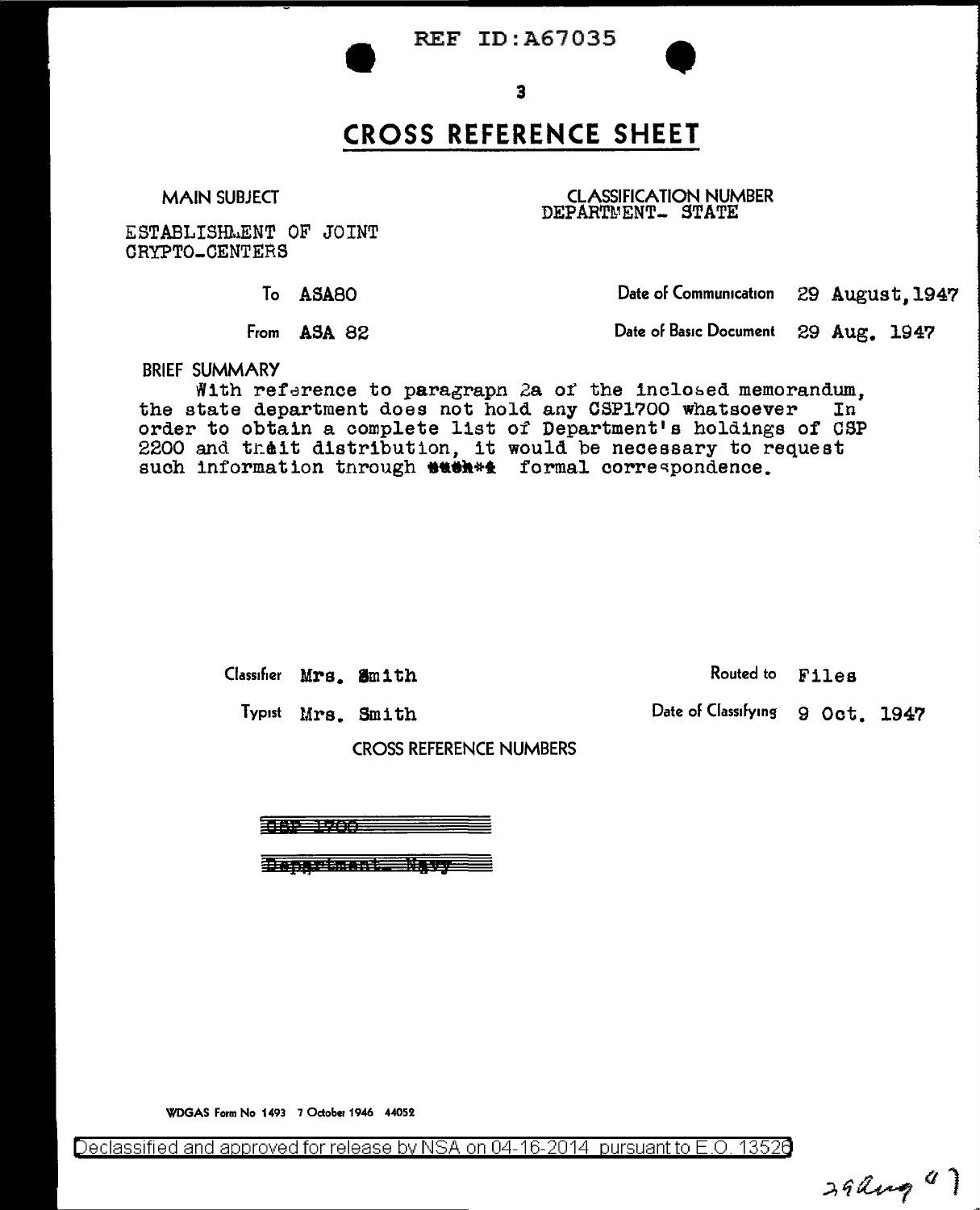REF El provitosuit late O REGIS IN TENNE SURFICIONAL CON

more common as an international property with a state

**ANTISTICATION CONTRACTORY THE** 

in a chuidh ann

e sakon.<br>Televizio

1

 $2901142$ 

1. AS-60 AS-82 29 Aug 47 ATTENTION: Mr. Clark

GB / T / ES

ANC

ת הוי השו<br>היית

بمبز

|<br>∑¦

## Establishment of Joint Crypto-Centers

1. With reference to paragraph 2a of the inclosed memorandum, the State Department does not hold any CSP 1700 whatsoever. In order to obtain a complete list of State Department's holdings of CSP 2200 and their distribution, it would be necessary to request such information through formal correspondence.

2. With reference to paragraph 2b, rotors for the CSP 2200 are presently made by this Branch. Originally, inasmuch as the Navy Department supplied the CSP 2200, that Department furnished State Department with the necessary rotors. However, due to the inability of Mavy Department to undertake any rotor production beyond that necessary for their own use, all requirements for rotors by the State Department are now channeled to this Agency.

والمعاهدات 3. With reference to paragraph 2c, key lists and operating instructions for the various oryptosystems employed by the State Department are made within their twi Agency. The maintenarce manuals being used with the CSP 2200 were furnished to them by the Navy Department.

4. With reference to paragraph 2d, it is necessary to cutline briefly the organisation of the Division of Cryptography of the State Department in order to understand properly the manner in which cryptosecurity and physical security are provided for at their crypto-installations.

**Constitution** 5. The Division of Cryptography is divided into two main sections, the Operations Section and the Security Section. Operations Section is charged with<br>the responsibility for the production, distribution and accounting of eryptomaterial used by the State Department. Security Section is charged with the responsibility for determining the adequacy and the proper handling, use and development of secure procedures in the employment of cryptomatorial by operating units. In disseminating security information, the Security Section issues a bulletin similar to the Havy CSP, incorporating pertinent security data.

6. However, completely independent of the Division of Cryptography, there is another section within the State Department known as Security Group and it is charged with all other aspects of security, such as physical security. It is their responsibility to decide whether the physical security of a building or a particular sode room is adequate. They have specialists who are thoroughly familiar with what safeguards are required and this group is presently embarking on an actual tour of itate Department installations in order to check on the physical security of said installations. This program is similar to that which Army Security Agency is 'Sponsoring in its tours of both Army headquarters and Hilltary Attache offices.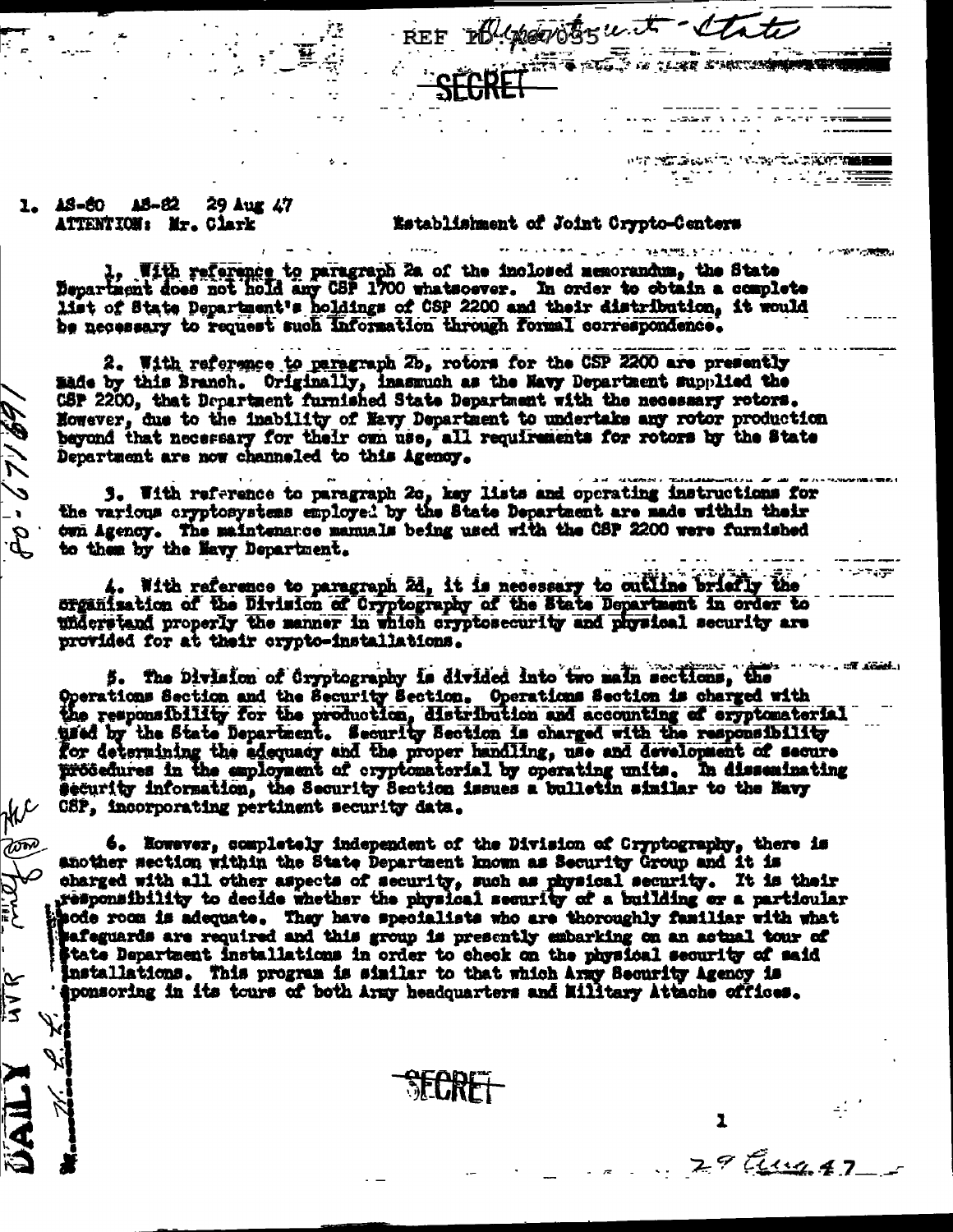18-80 18-82 29 Aug ATTENTION: Nr. Clark

Establishment of Joint Crypto-Centers (contd)

TD TAGWORD,

7. Additional details concerning the above items or in connection with the State Department's maintenance policies will be obtained if desired.

الم التحرير و.<br>المريد التحرير

r G

 $\cdot \mathbf{H}$ .

SECRET

N. V. KUSSO Chief, Materiel Branch Extension 492

and a state of the state of the state of the state of the state of the state of the state of the state of the<br>The state of the state of the state of the state of the state of the state of the state of the state of the st

.<br>1942 <del>- Mari</del> Martin Martin

TRA PARA LA PARTE

n.<br>Tanzania

أأنيت ويعجب

÷.

 $\kappa$  . (STRP)